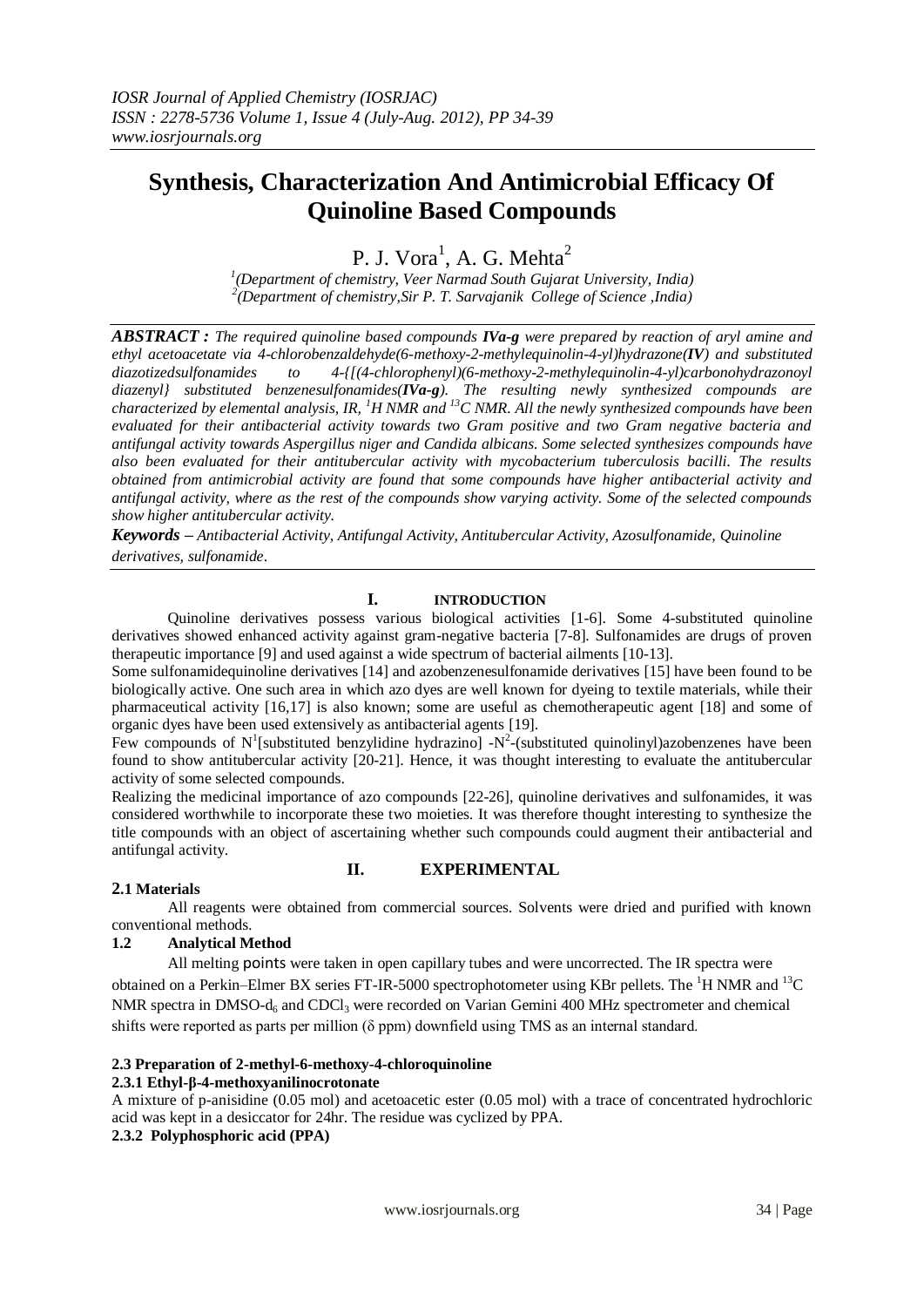Polyphosphoric acid was prepared by dissolving phosphorus pentoxide (40.0 g) into orthophosphoric acid (24 ml;  $\delta$  = 1.75). The mixture was heated at 95–100°C for half an hour; the scum was removed and clear solution thus obtained was used for the cyclization step.

#### **2.3.3 2-methyl-6-methoxy-4-hydroxyquinoline(I)**

The crude crotonate was mixed with freshly prepared PPA at room temperature, stirred well for some time and then the temperature was raised to 100°C effervescences and was kept in desiccators for 24 hr. Next day, the temperature was slowly raised and lowered by 10°C until it reached 140°C over 1 hr. This treatment helps in getting clean product in high yield. The reaction mass was cooled and decomposed with crushed ice and neutralized with liquor ammonia on the acidic side. The product was filtered washed with water dried and crystallized from alcohol. Yield 63%; mp: 300°C; Anal. Calcd for  $C_{11}H_{11}O_2N$  (189.0): C, 69.84; H, 5.82; N, 7.40. Found: C, 69.76; H, 5.76; N, 7.35.

#### **2.3.4 2-methyl-6-methoxy-4-chloroquinoline(II)**

2-methyl-6-methoxy-4-hydroxyquinoline (3.0 g) was refluxed with phosphorus oxychloride (25.0 ml) for one hour. After cooling to room temperature, it was poured in ice and neutralized with liquor ammonia on the acidic side, when a voluminous mass of chloro compound separated. The product was washed with water and crystallized from ethanol. Yield 74%, mp 92 °C. Anal. Calcd for  $C_{11}H_{10}NOCl$  (207.5): C, 63.61; H, 4.81; N, 6.75. Found: C, 63.53; H, 4.73; N, 6.70.

#### **2.4 Preparation of 2-methyl-6-methoxy-4-quinolinylhydrazine(III)**

A mixture of 2-methy-6-methoxy-4-chloroquinoline (4.24gm, 0.02M) and hydrazine hydrate (5.0ml, 0.02M) was refluxed for 5 hours in absolute alcohol in a water bath. The reaction mixture was transferred in an evaporating dish and allowed to solidify. It was then treated with water and filtered. The resulting product was crystallized from alcohol.Yield 76%; mp: 282°C. Anal. Calcd for  $C_{11}H_{13}N_3O$  (203.0): C, 65.02; H, 6.41; N, 20.68. Found: C, 64.95; H, 6.31; N, 20.60.

#### **2.5 Preparation of 4-chlorobenzaldehyde (6-methoxy-2-methylequinolin-4-yl) hydrazone(IV)**

A mixture of 6-methoxy-4-hydrazino-2-methylquinoline (1.0gm, 0.005M) and 4-aminobenzaldehyde (0.75gm, 0.005M) was refluxed for 2 hours in glacial acetic acid at 80°C in water bath. The reaction mixture was cooled, poured in ice water and neutralized with liquor ammonia in slightly acidic side. The resulting product was crystallized from alcohol.

Yield 75%; mp: 210°C; FT-IR [v, cm<sup>-1</sup>, KBr]: 3325 (N-H), 1369 (C-N), 1255 (C-O-C), 2943(C-H, aromatic), 1610(C=C), 1313(Ar-CH<sub>3</sub>), 765(C–Cl). <sup>1</sup>H NMR [400 MHz, δ, ppm, DMSO-d<sub>6</sub>]: 7.89 (1H, –NH), 2.57 (3H, – CH<sub>3</sub>), 3.96 (3H, -OCH<sub>3</sub>), 7.45–7.8 (8H, Ar-H), 8.6(1H, -CH=N). <sup>13</sup>C NMR [400 MHz, δ, ppm, DMSO-d<sub>6</sub>]: 21(-CH<sub>3</sub>), 129(Benzene), 160(Quinoline), 56(( $-OCH_3$ ). Anal. Calcd for C<sub>18</sub>H<sub>16</sub>N<sub>3</sub>OCl (325.5): C, 66.35; H, 4.91; N, 12.90. Found: C, 66.19; H, 4.75; N, 12.35.

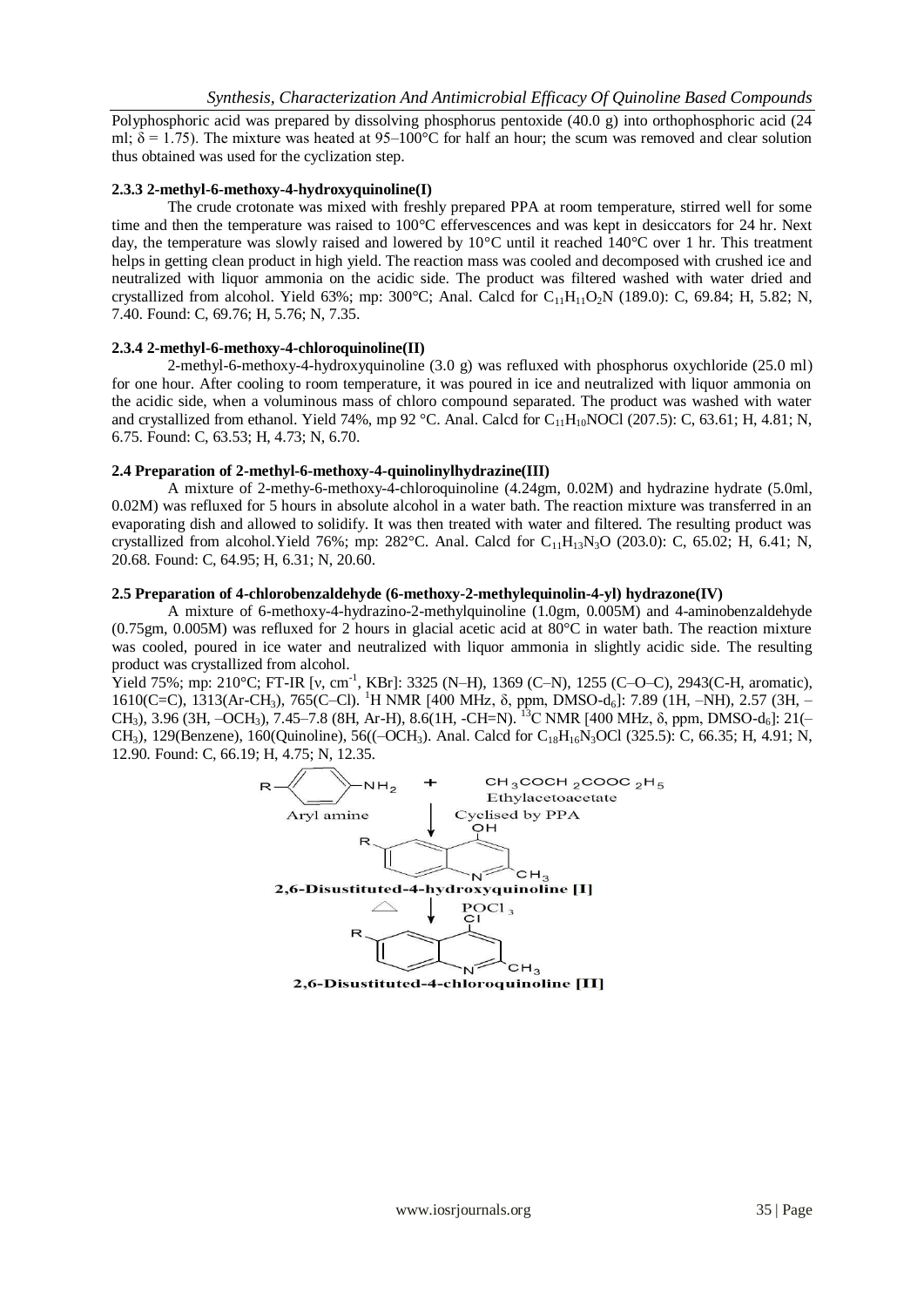*Synthesis, Characterization And Antimicrobial Efficacy Of Quinoline Based Compounds*



2,6-Disustituted-4-quinolinyl hydrazino benzylidine [IV] **Figure 1 Synthesis of 4-chlorobenzaldehyde(6-methoxy-2-methylequinolin-4-yl) hydrazone(IV)**

In Fig. 2  $R^2 = -H$ ,



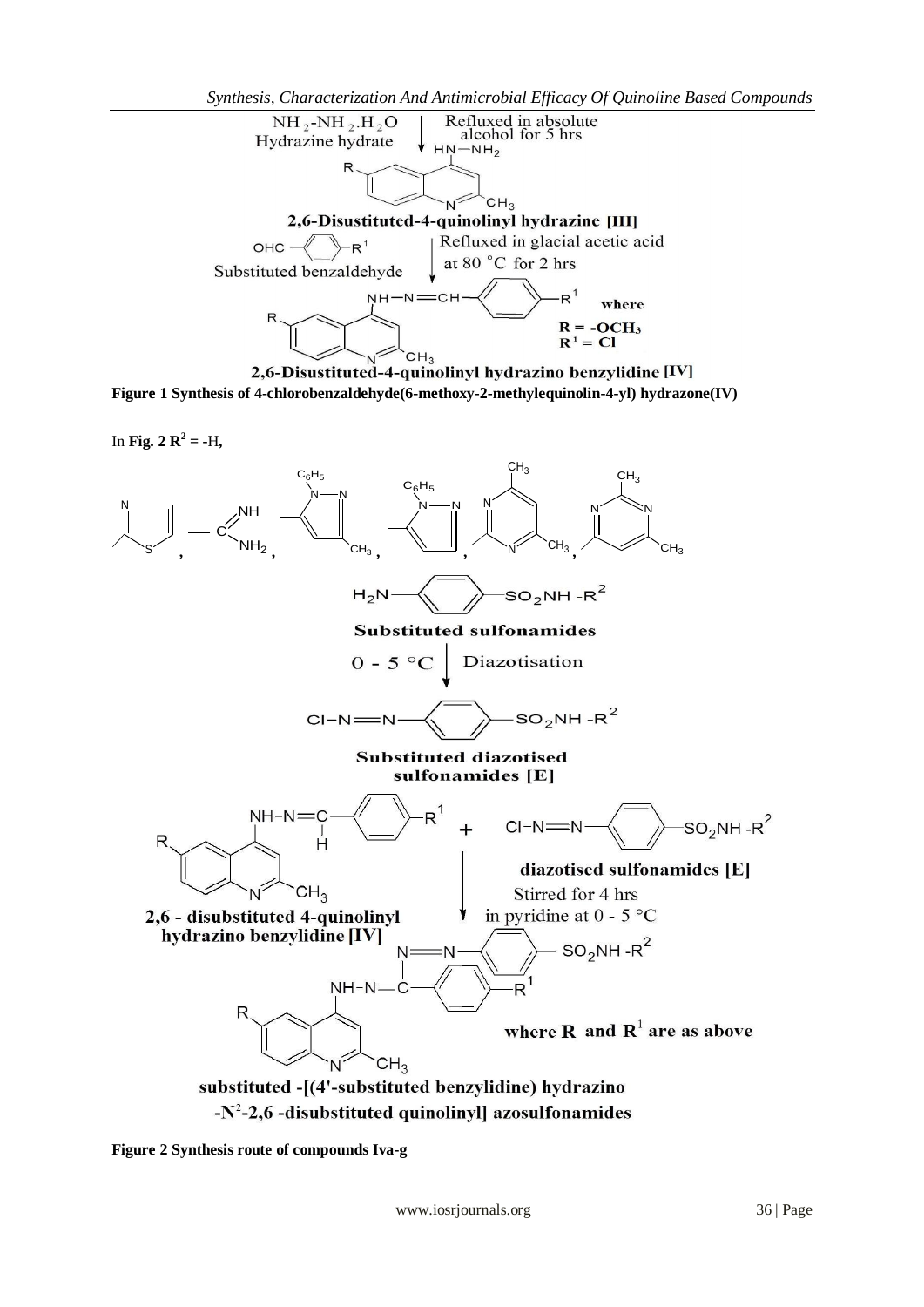**2.6 General procedure for the preparation of 4-{[(4-chlorophenyl)(6-methoxy-2-methylequinolin-4 yl)carbonohydrazonoyl]diazenyl}substituted benzenesulfonamides (IVa-g)**

**2.6.1 IVa:**4-{[(4-chlorophenyl)(6-methoxy-2-methylequinolin-4-yl)carbonohydrazonoyl]diazenyl} benzenesulfonamides

# **2.6.1.1 Diazotisation of sulfanilamide:**

Sulfanilamide (0.774gm, 0.0045M) was dissolved in hydrochloric acid (10ml, 50%) and the solution was cooled to 0-5<sup>o</sup>C. A solution of sodium nitrite (0.5gm, 0.0045M) in water (2ml) previously cooled to 0<sup>o</sup>C was then added over a period of five minutes with constant stirring and maintaining the temperature of the mixture at 0-5ºC; stirring was continued for half an hour, maintaining the same temperature with positive test for nitrous acid on starch iodide paper. Excess of nitrous acid was destroyed by adding the required quantity of sulfamic acid. The resulting solution was used for coupling reaction.

Following the above procedure, other sulfonamides were diazotized and used for coupling reaction.

# **2.6.1.2 Coupling of diazotized solution with IVa:**

A clear solution of **IV** (1.52gm; 0.0045M) in pyridine (5ml) was cooled below 5ºC. To this well stirred solution, diazotized solution was added dropwise over a period of 10-15 minutes, maintaining the pH 7 to 7.5. The stirring was continued for 4 hours at 0-5ºC. The product was filtered, washed with water and crystallized from glacial acetic acid.

Yield 70.0%; mp: 220°C; FT-IR [v, cm<sup>-1</sup>, KBr]: 3327 (N-H), 1327 (Ar-CH<sub>3</sub>), 1371 (C-N), 688 (C-S), 1568(N=N), 1186(S=O, RSO<sub>2</sub>NH<sub>2</sub>), 1055(C-O-C), <sup>1</sup>H NMR [400 MHz, δ, ppm, DMSO-d<sub>6</sub>]: 7.0-7.93 (8H, Ar-H), 2.55(3H, -CH<sub>3</sub>), 3.40 (3H, -OCH<sub>3</sub>), 8.85 (1H, -NH). Anal. Calcd for C<sub>24</sub>H<sub>21</sub>N<sub>6</sub>O<sub>3</sub>SCl (508.5): C, 56.63; H, 4.12; N, 16.51. Found: C, 56.57; H, 4.02; N, 16.45.

# **2.6.2 4-{[(4-chlorophenyl)(6-methoxy-2-methylquinolin-4-yl)carbonohydrazonoyl] diazenyl}-N-1,3 thiazol-5-ylbenzenesulfonamide (IVb)**

Yield 73%; mp: 305°C; FT-IR [v, cm<sup>-1</sup>, KBr]: 3335 (N-H), 1319 (Ar-CH<sub>3</sub>), 1271 (C-N), 1029 (C-O-C). 1595(N=N), 1186(S=O, RSO<sub>2</sub>NH<sub>2</sub>), 624(C-S), <sup>1</sup>H NMR [400 MHz,  $\delta$ , ppm, DMSO-d<sub>6</sub>]: 2.55(3H,-CH<sub>3</sub>), 8.85(1H,-NH), 7.0-7.93 (14H, Ar-H), 7.38 (1H, –SO<sub>2</sub>NH), 3.40(3H, –OCH<sub>3</sub>).<sup>13</sup>C NMR [400 MHz, δ, ppm, CDCl3]: 21(-CH3), 119(thiazole), 129(benzene), 154(quinoline), 160(imine), 56(–OCH3).Anal.Calcd for  $C_{27}H_{22}N_7O_3S_2Cl$  (591.5), C, 54.77; H, 3.71; N, 16.56. Found: C, 54.70; H, 3.64; N, 16.39.

# **2.6.3 N-[amino(imino)methyl]-4-{[(4-chlorophenyl)(6-methoxy-2-methylquinolin-4-yl) carbonohydrazonoyl]diazenyl}benzenesulfonamide (IVc)**

Yield 72%; mp: 278°C; FT-IR [v, cm<sup>-1</sup>, KBr]: 3332 (N-H), 1326 (Ar-CH<sub>3</sub>), 1315 (C-N), 1264 (C-O-C), 1590(N=N), 1186(S=O, RSO<sub>2</sub>NH<sub>2</sub>), <sup>1</sup>H NMR [400 MHz,  $\delta$ , ppm, DMSO-d<sub>6</sub>]: 2.52 (3H, –CH<sub>3</sub>), 8.85(1H,– NH), 7.0-7.95 (12H, Ar-H), 3.40 (3H,-OCH<sub>3</sub>). Anal. Calcd for C<sub>25</sub>H<sub>23</sub>N<sub>8</sub>O<sub>3</sub>SCl (550.5): C, 54.49; H, 4.17; N, 20.24. Found: C, 54.32; H, 4.11; N, 20.15.

# **2.6.4 4-{[(4-chlorophenyl)(6-methoxy-2-methylquinolin-4-yl)carbonohydrazonoyl] diazenyl}-N-(3-methyl-1-phenyl-1H-pyrazol-5-yl)benzenesulfonamide (IVd)**

Yield 79%; mp: 246°C; FT-IR [v, cm<sup>-1</sup>, KBr]: 3337 (N-H), 1324 (Ar-CH<sub>3</sub>), 1282 (C-N), 1239 (C-O-C), 1568 (N=N), 1186 (S=O, RSO<sub>2</sub>NH<sub>2</sub>), <sup>1</sup>H NMR [400 MHz,  $\delta$ , ppm, DMSO-d<sub>6</sub>]: 2.58 (3H, –CH<sub>3</sub>), 8.82 (1H,– NH), 7.0-7.85 (18H, Ar-H). Anal. Calcd for C<sub>34</sub>H<sub>29</sub>N<sub>8</sub>O<sub>3</sub>SCl (664.5): C, 61.39; H, 4.36; N, 16.85. Found: C, 61.27; H, 4.21; N, 16.66.

# **2.6.5 4-{[(4-chlorophenyl)(6-methoxy-2-methylquinolin-4-yl)carbonohydrazonoyl] diazenyl}-N-(1-phenyl-1H-pyrazol-5-yl)benzenesulfonamide (IVe)**

Yield 76%; mp: 217°C; FT-IR [v, cm<sup>-1</sup>, KBr]: 1324(Ar-CH<sub>3</sub>), 1580(N=N), 1362 (C-N), 687 (C-S), 1372(S=O, RSO<sub>2</sub>NH<sub>2</sub>). <sup>1</sup>H NMR [400 MHz, δ, ppm, DMSO-d<sub>6</sub>]: 2.56(3H,–CH<sub>3</sub>), 8.86(1H, –NH), 7.50–7.89 (19H, Ar-H),  $3.27(3H, -OCH_3)$ . <sup>13</sup>C NMR [400 MHz,  $\delta$ , ppm, CDCl<sub>3</sub>]: 162(imine), 156(quinoline), 21(-CH<sub>3</sub>). Anal. Calcd for C<sub>33</sub>H<sub>27</sub>N<sub>8</sub>O<sub>3</sub>SCl (650.5): C, 60.87; H, 4.15; N, 17.21. Found: C, 60.77; H, 4.08; N, 17.05. **2.6.6. 4-{[(4-chlorophenyl)(6-methoxy-2-methylquinolin-4-yl)carbonohydrazonoyl] diazenyl}-N-(4,6 dimethylpyrimidin-2-yl)benzenesulfonamide (IVf)**

Yield 65%; mp: 215°C; FT-IR [v, cm<sup>-1</sup>, KBr]: 3309 (N-H), 1329 (Ar-CH<sub>3</sub>), 1307 (C-N), 1025 (C-O-C),  $1609(N=N)$ ,  $1176(S=O, RSO<sub>2</sub>NH<sub>2</sub>)$ . Anal. Calcd for  $C<sub>30</sub>H<sub>27</sub>N<sub>8</sub>O<sub>3</sub>SCl$  (614.5): C, 58.58; H, 4.39; N, 18.22. Found: C, 58.44; H, 4.23; N, 18.10.

#### **2.6.7 4-{[(4-chlorophenyl)(6-methoxy-2-methylquinolin-4-yl)carbonohydrazonoyl] diazenyl}-N-(2,6 dimethylpyrimidin-4-yl)benzenesulfonamide (IVg)**

Yield 56%; mp: 235°C; FT-IR [v, cm<sup>-1</sup>, KBr]: 3317 (N-H), 1322 (Ar-CH<sub>3</sub>), 1361 (C-N), 1273 (C-O-C),  $1560(N=N)$ ,  $1177(S=O, RSO<sub>2</sub>NH<sub>2</sub>)$ . Anal. Calcd for  $C<sub>30</sub>H<sub>27</sub>N<sub>8</sub>O<sub>3</sub>Cl$  (614.5): C, 58.58; H, 4.39; N, 18.22. Found: C, 58.44; H, 4.23; N, 18.10.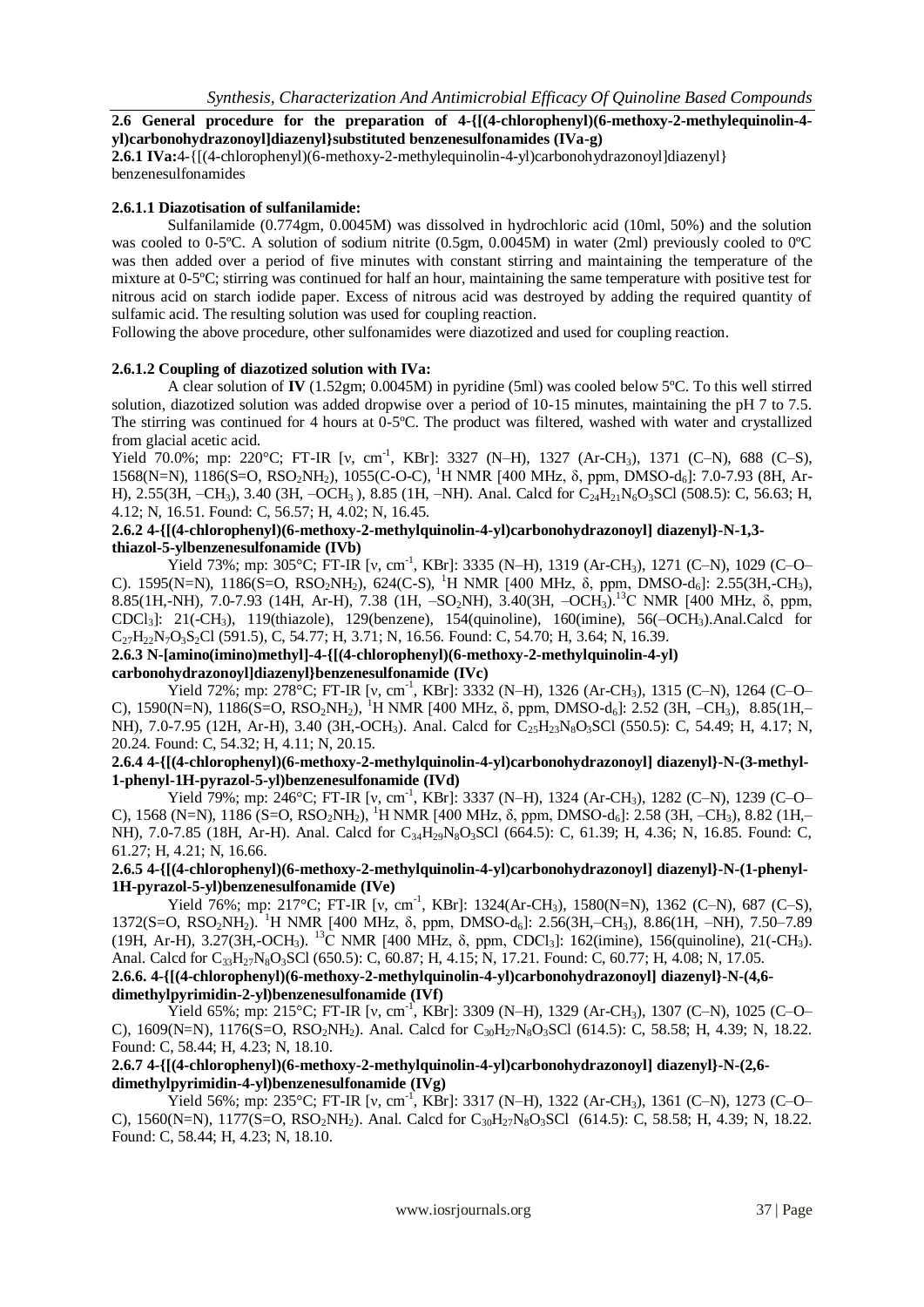#### **III. . Result & Discussion**

#### **3.1 Chemistry**

The final Structures of compounds **IVa-g** were confirmed on the basis of Infrared spectroscopy and NMR spectroscopy. The IR spectra of compounds shows characteristic bands at 1618-1480cm<sup>-1</sup> (Substituted quinolines), 1330 cm<sup>-1</sup> (C-H stretching), 1340-1315 cm<sup>-1</sup>(C-N stretching- tertiary amine), 1350-1280 cm<sup>-1</sup> (C-N stretching-secondary amine),  $1630-1575$  cm<sup>-1</sup>(N=N stretching),  $1370-1330$  cm<sup>-1</sup> and  $1180-1160$  cm<sup>-1</sup> <sup>1</sup>(RSO<sub>2</sub>NH<sub>2</sub>), 779-651 cm-1(C-S stretching). <sup>1</sup>HNMR signal at δ2.58(-CH<sub>3</sub>), δ7.9(-NH), δ6.9-7.9(Ar-H), δ8.57(-CH=N),  $\delta$ 7.41(-SO<sub>2</sub>NH).<sup>13</sup>C NMR signal at  $\delta$ 151-156(quinoline),  $\delta$ 43(-N(CH<sub>3</sub>)<sub>2</sub>),  $\delta$ 119(thaizole).

# **3.2 Biological Activity**

# **3.2.1 Anti Bacterial Activity**

Antibacterial activities of all the compounds were studied against Gram-positive bacteria [Staphylococcus aureus and Bacillus subtilis] and Gram-negative bacteria [Escherichia coli and Pseudomonas aeruginosa] at a concentration of 100µg/ml by agar cup plate method. The area of inhibition of zone measured in millimeter. An examination of the data reveals that all compounds showed antibacterial activity. Results are presented in Table 1.

#### **3.2.2 Anti Fungal Activity**

The synthesized compounds were also screened for their antifungal activity against Candida albicans and Aspergillus niger using the agar cup plate diffusion method by dissolving in DMF at a concentration of 100  $\mu$ g/mL. The zone of inhibition was measured after 3 days at 20 $\degree$ C. Results are presented in Table 1.

#### **3.2.3 Anti Tubercular Activity**

In the present work some selected compounds were also tested for their antitubercular activity against INH sensitive strain of  $H_{37}Rv$  at 12.5µg/ml with the help of BacT/ALERT 3D Detection System. Result is presented in Table 1.

|            | Zone of inhibition (mm) |                   |                       |              |                         |                | Anti Tubercular        |
|------------|-------------------------|-------------------|-----------------------|--------------|-------------------------|----------------|------------------------|
| Compound   | Anti Bacterial Activity |                   |                       |              | Anti Fungal<br>Activity |                | Activity<br>$\mu$ g/ml |
|            | E.coli                  | Ps.<br>Aeruginosa | <b>B.</b><br>subtilis | S.<br>aureus | A.<br>niger             | C.<br>albicans | INH $12.5\mu$ g/ml     |
| <b>IVa</b> | 08                      | 07                | 09                    | 10           | 12                      | 10             |                        |
| <b>IVb</b> | 09                      | 09                | 08                    | 10           | 10                      | 09             |                        |
| <b>IVc</b> | 11                      | 12                | 16                    | 11           | 09                      | 08             | ۰                      |
| <b>IVd</b> | 09                      | 10                | 09                    | 09           | 07                      | 07             | ۰                      |
| <b>IVe</b> | 08                      | 09                | 08                    | 10           | 08                      | 07             |                        |
| <b>IVf</b> | 11                      | 12                | 10                    | 13           | 08                      | 08             | Sensitive              |
| <b>IVg</b> | 10                      | 09                | 08                    | 10           | 12                      | 10             |                        |
| IV         | 15                      | 14                | 16                    | 11           | 9                       | 8              | ۰                      |

| Table 1 Anti Microbial activity of 4-{[(4-chlorophenyl)(6-methoxy-2-methylequinolin-4-yl) |  |
|-------------------------------------------------------------------------------------------|--|
| carbonohydrazonoyl]diazenyl}substituted benzenesulfonamides $(Va-g)$                      |  |

# **IV. . Conclusion**

It would be seen from Table-1 that the compounds IVc and IVf exhibit highest antibacterial activity against both Gram negative and Gram Positive organisms. Comparing the antibacterial activity of these compounds with the parent compound IV, it is surprising to note that all the compounds show decrease in the antibacterial activity against Gram negative bacteria. In most of the cases the antibacterial activity against Gram positive bacteria is either decreased or retained. Table-1 indicates that the highest antifungal activity is exhibited by the compounds IVa against both the fungi. The rest of the compounds do not show any appreciable antifungal activity against both fungi. Comparing the antifungal activity of these products with the parent compounds it is seen that the compound IVa and IVg show appreciable additive antifungal activity against A.niger and C.albicans. In rest of these compounds either the antifungal activity is decreased or retained against both the fungi. It is surprising to